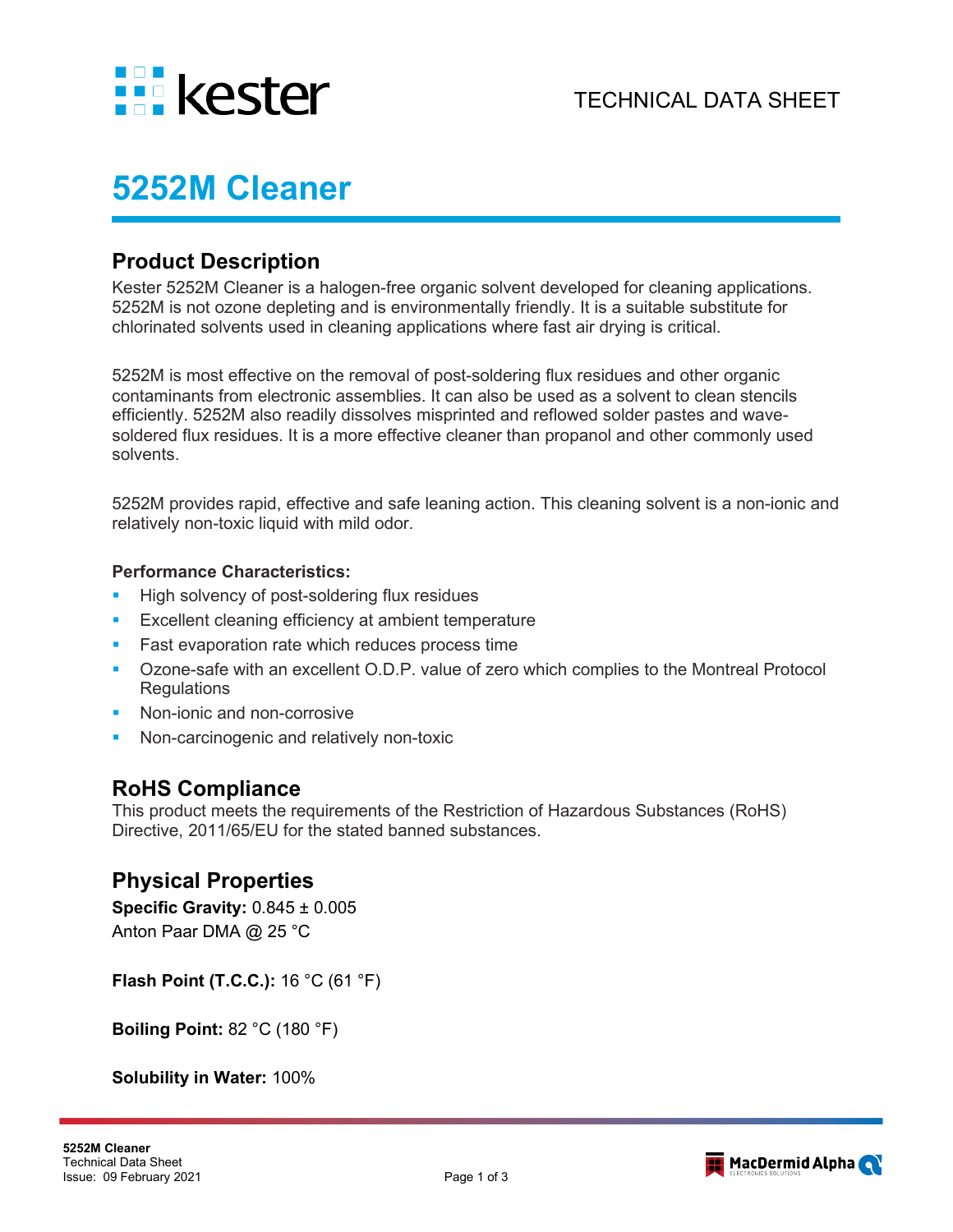

#### **Evaporation Rate:** >1

(butyl acetate = 1)

**Odor:** Mild Citrus/Alcohol-like

# **Availability**

5252M can be used as a solvent for the following applications: removal of post-soldering flux residues and other organic contaminants from electronic assemblies (wave-soldered and reflow processes), stencil cleaning, cleaning of misprinted assemblies, pallet cleaning and general purpose cleaning.

5252M may be used at ambient temperature with ultrasonics, stencil spray equipment, or immersion agitation or manual application. When the residue has completely dissolved and is no longer visible, the residual solution is rinsed off with more solvent. The purpose is not to only dissolve the residue, but also to remove it after it is dissolved.

5252M dries fast and usually does not require any water rinse. It is recommended that after cleaning with 5252M solvent, the stencils or electronic assemblies should be dried by evaporation or solvent displacement with forced air. If additional cleanliness is required, the stencils or assemblies could be rinsed with a secondary 5252M rinse. The bath life of the cleaner solvent will depend on the cleanliness requirements. The solvent should be replaced at regular intervals in order to avoid solvent contamination.

# **Material Compatibility**

5252M solvent would have similar compatibility with the stencils, printed circuit board assemblies, components and markings used in the electronics industry as traditional halogenated and alcohol cleaning solvents. Like any cleaner, it should be tested on a noncritical area to determine plastics compatibility prior to use.

| <b>Material</b>        | <b>Compatibility</b> | <b>Material</b>       | <b>Compatibility</b> |
|------------------------|----------------------|-----------------------|----------------------|
| 304 Stainless Steel    | Good                 | Fluorcarbon           | Good                 |
| 316 Stainless Steel    | Good                 | <b>LDPE</b>           | Good                 |
| <b>ABS Plastic</b>     | Not Compatible       | <b>Natural Rubber</b> | Not Compatible       |
| Aluminum               | <b>Excellent</b>     | Neoprene              | Not Compatible       |
| <b>Brass</b>           | Excellent            | <b>Nylon</b>          | Excellent            |
| <b>Bronze</b>          | <b>Excellent</b>     | Polycarbonate         | Not Compatible       |
| <b>Carbon Graphite</b> | Excellent            | Polypropylene         | Good                 |
| <b>Carbon Steel</b>    | <b>Excellent</b>     | Polyurethane          | Not Compatible       |
| Copper                 | <b>Excellent</b>     | <b>PVC</b>            | Not Compatible       |
| Epoxy                  | Good                 | Silicone              | Not Compatible       |